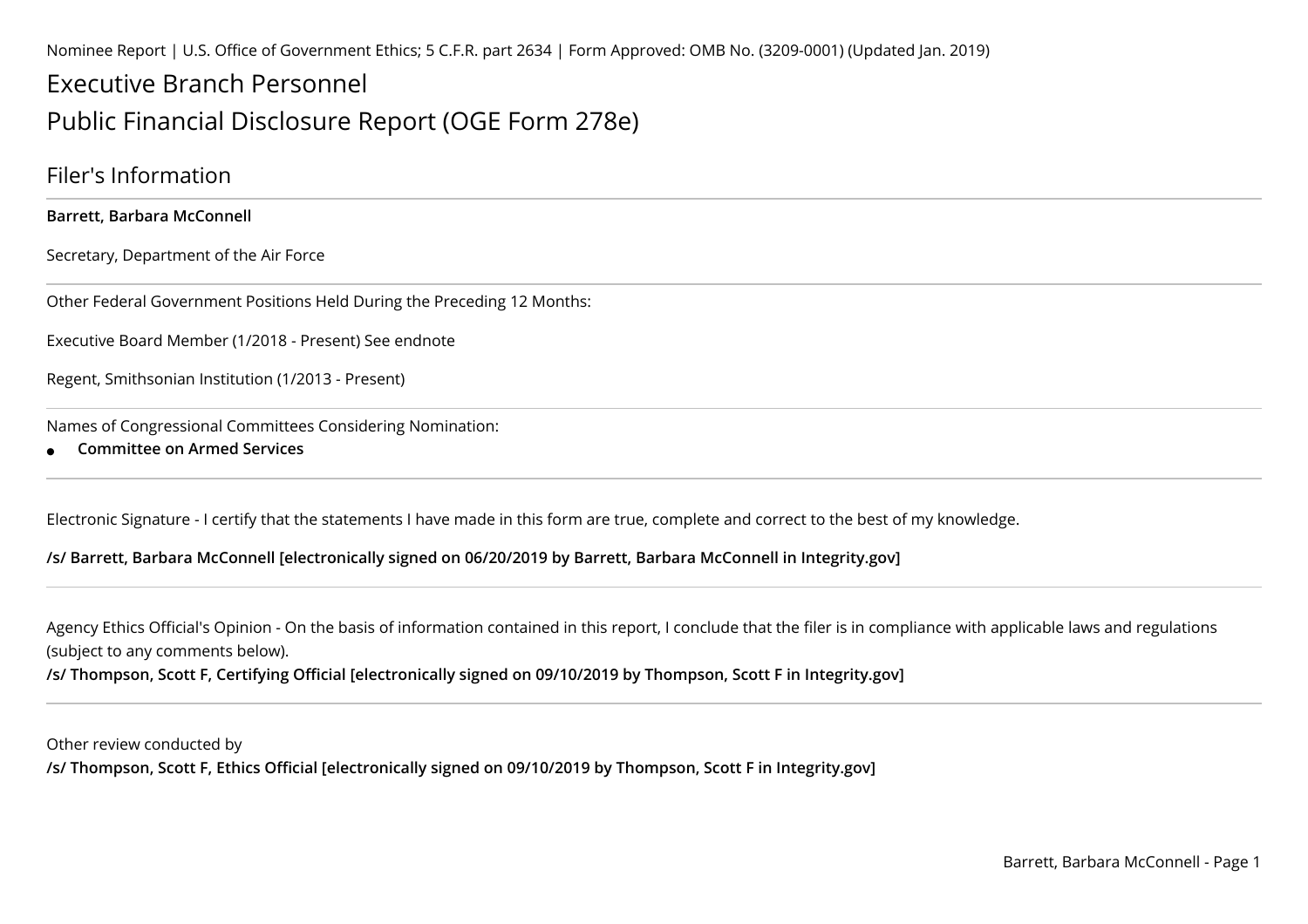U.S. Office of Government Ethics Certification

**/s/ Apol, David, Certifying Official [electronically signed on 09/11/2019 by Apol, David in Integrity.gov]**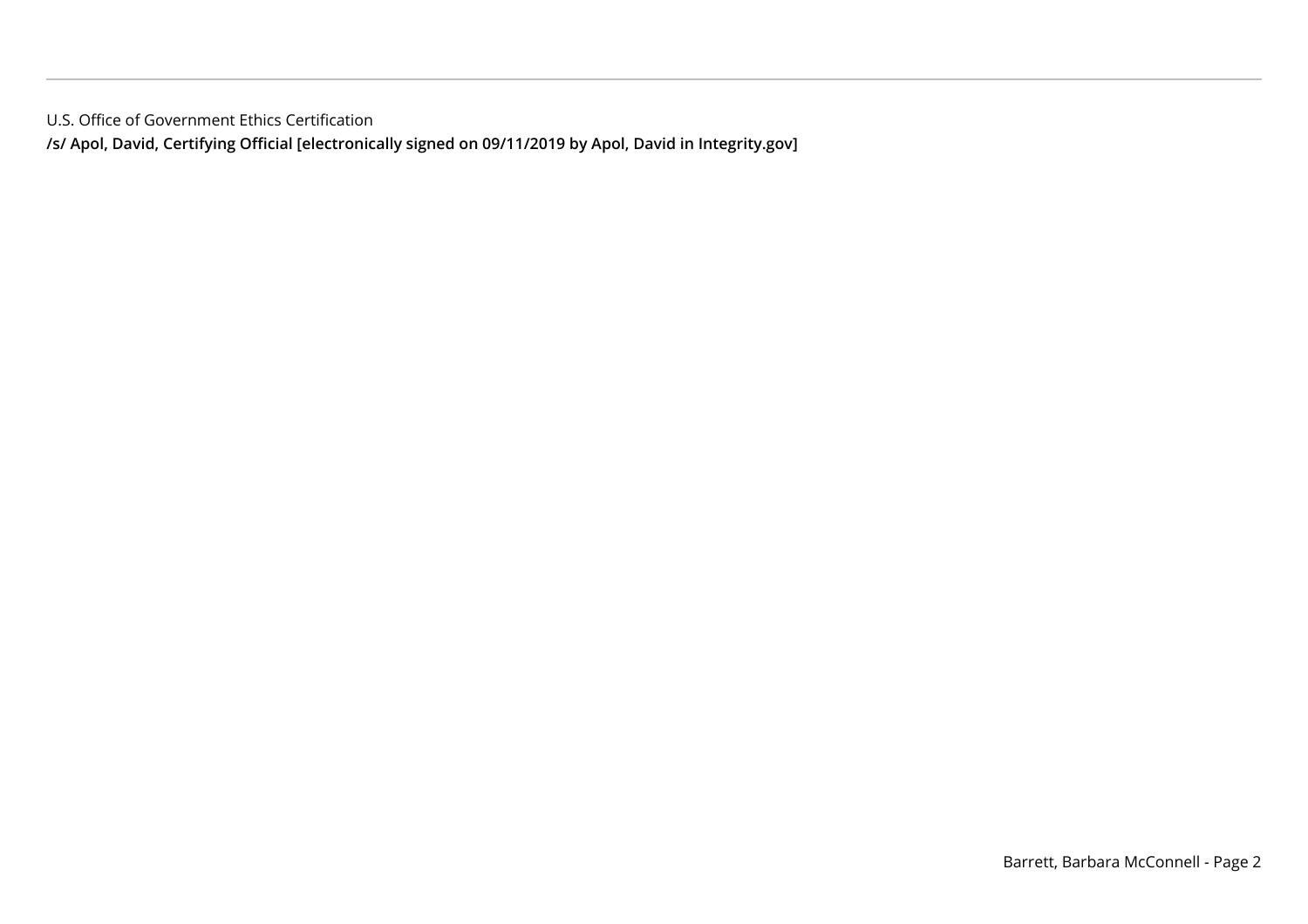### 1. Filer's Positions Held Outside United States Government

| #              | <b>ORGANIZATION NAME</b>               |             | <b>CITY, STATE</b>          | <b>ORGANIZATION</b><br><b>TYPE</b> | <b>POSITION HELD</b> | <b>FROM</b> | TO      |
|----------------|----------------------------------------|-------------|-----------------------------|------------------------------------|----------------------|-------------|---------|
|                | Aerospace Corporation                  | See Endnote | El Segundo,<br>California   | Non-Profit                         | Trustee              | 1/2018      | 12/2018 |
| 2              | The Rand Corporation                   |             | Santa Monica,<br>California | Non-Profit                         | Trustee              | 11/2009     | Present |
| 3              | George W. Bush Presidential Center     |             | Dallas, Texas               | Non-Profit                         | Trustee              | 6/2019      | Present |
| 4              | The Committee for Economic Development |             | Arlington,<br>Virginia      | Non-Profit                         | Trustee              | 1/2014      | Present |
| 5              | The Albert and Mary Lasker Foundation  |             | New York, New<br>York       | Non-Profit                         | Director             | 1/2012      | Present |
| 6              | Hoover Institution                     |             | Stanford,<br>California     | Non-Profit                         | Overseer             | 1/2011      | Present |
| $\overline{7}$ | The Greater Ravalli Foundation         |             | Hamilton,<br>Montana        | Non-Profit                         | Director             | 1/2011      | Present |
| 8              | Horatio Alger Association              | See Endnote | Alexandria,<br>Virginia     | Non-Profit                         | Director             | 4/1999      | Present |
| 9              | Craig and Barbara Barrett Foundation   |             | Paradise Valley,<br>Arizona | Non-Profit                         | Officer              | 1/2006      | Present |
| 10             | California Institute of Technology     | See Endnote | Pasadena,<br>California     | Non-Profit                         | Trustee              | 1/2008      | Present |
| 11             | Filer's Revocable Family Trust         |             | Palo Alto,<br>California    | Trust                              | Trustee              | 1/2000      | Present |
| 12             | spouse's revocable family trust        |             | Palo Alto,<br>California    | Trust                              | trustee              | 1/2000      | Present |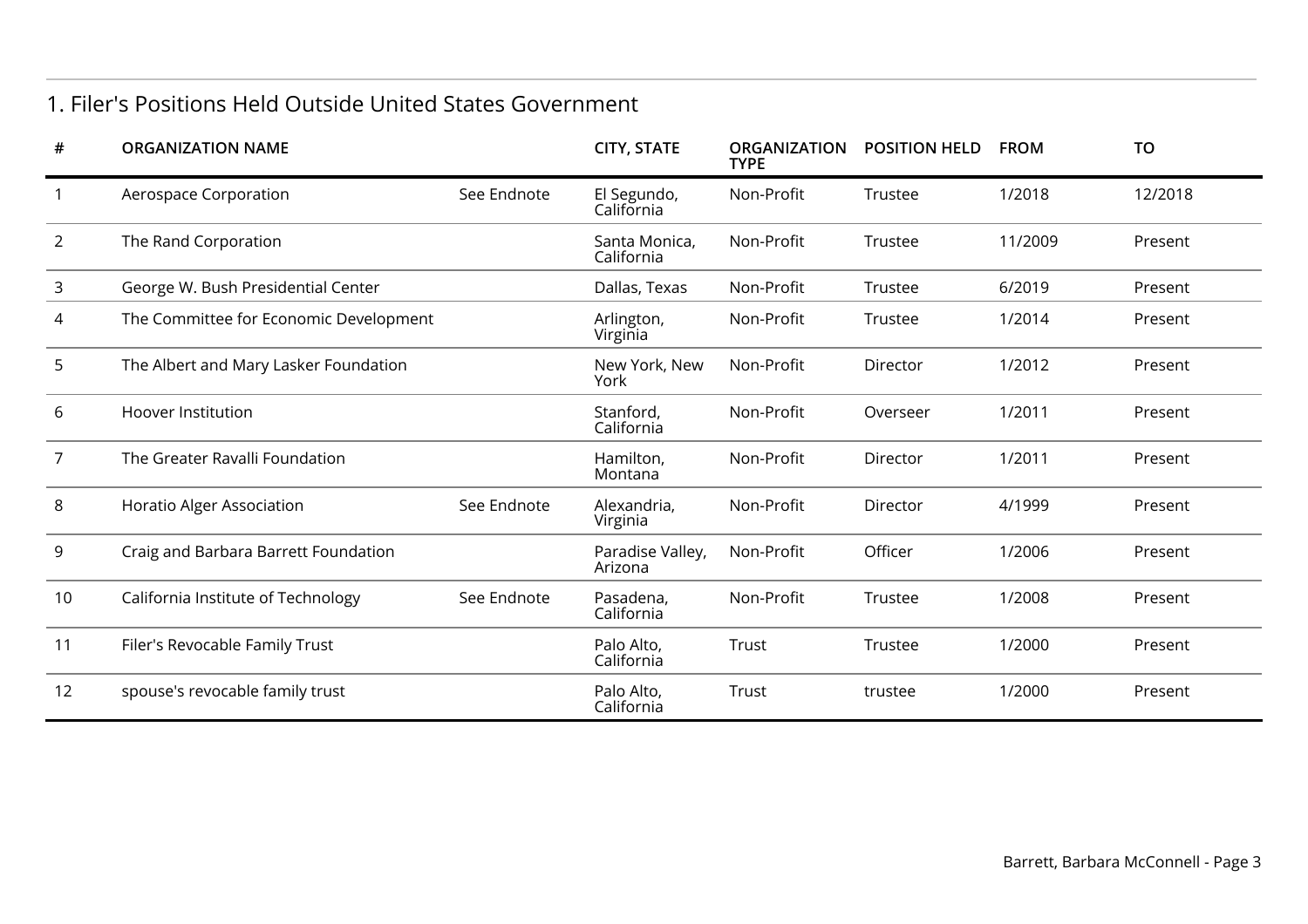### 2. Filer's Employment Assets & Income and Retirement Accounts

| # | <b>DESCRIPTION</b>                                                  | EIF | <b>VALUE</b>                  | <b>INCOME TYPE</b>   | <b>INCOME</b><br><b>AMOUNT</b> |
|---|---------------------------------------------------------------------|-----|-------------------------------|----------------------|--------------------------------|
|   | Aerospace Corporation                                               | N/A |                               | Board Member<br>Fees | \$40,500                       |
|   | TC Ranch, LLC, 50% Equity in LLC a.k.a.<br>Triple Creek Guest Ranch | N/A | \$5,000,001 -<br>\$25,000,000 |                      | None (or less<br>than \$201)   |

### 3. Filer's Employment Agreements and Arrangements

None

## 4. Filer's Sources of Compensation Exceeding \$5,000 in a Year

| <b>SOURCE NAME</b>    | CITY, STATE               | <b>BRIEF DESCRIPTION OF DUTIES</b>                                                                                                                                                                                                                                                  |
|-----------------------|---------------------------|-------------------------------------------------------------------------------------------------------------------------------------------------------------------------------------------------------------------------------------------------------------------------------------|
| Aerospace Corporation | El Segundo,<br>California | Former Member and Chairman of The Board of Trustees, which is<br>responsible for electing corporate officers and setting policy for the<br>Aerospace federally funded research and development center while<br>supervising and directing the general management of the corporation. |

### 5. Spouse's Employment Assets & Income and Retirement Accounts

| <b>DESCRIPTION</b>          | EIF | <b>VALUE</b>                   | <b>INCOME TYPE</b> | <b>INCOME</b><br><b>AMOUNT</b> |
|-----------------------------|-----|--------------------------------|--------------------|--------------------------------|
| K12 Inc, Board Member Fees  | N/A | Over \$1,000,000               | Director Fees      |                                |
| 50% Equity in TC Ranch, LLC | N/A | $$5,000,001 -$<br>\$25,000,000 |                    | None (or less<br>than \$201)   |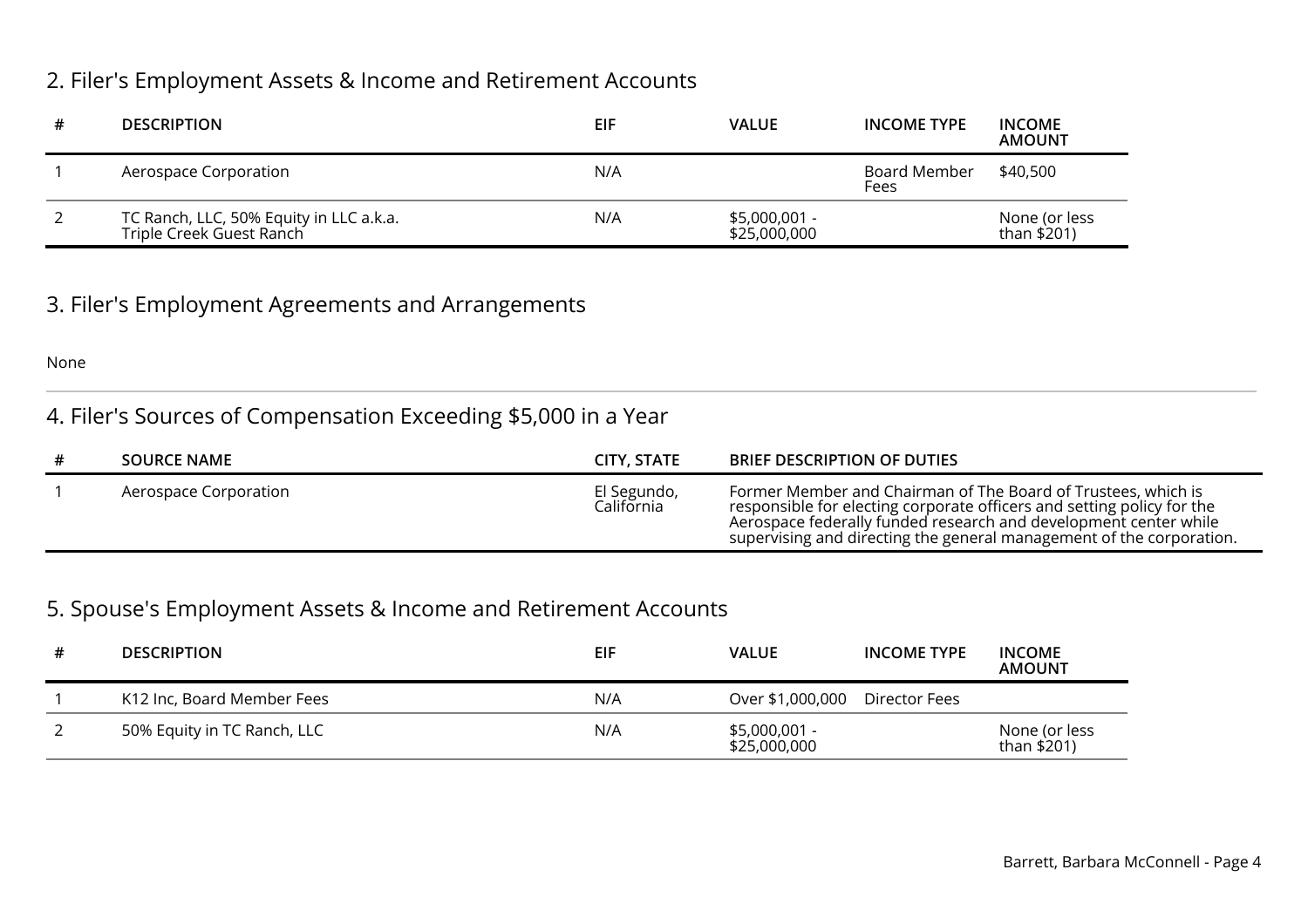| <b>DESCRIPTION</b>                                                                      | <b>EIF</b> | <b>VALUE</b> | <b>INCOME TYPE</b> | <b>INCOME</b><br><b>AMOUNT</b> |
|-----------------------------------------------------------------------------------------|------------|--------------|--------------------|--------------------------------|
| The Principles of Engineering Materials,"<br>Pearson (value not readily ascertainable)) | N/A        |              |                    | None (or less<br>than \$201)   |

### 6. Other Assets and Income

| #              | <b>DESCRIPTION</b>                                                                            |             | <b>EIF</b> | <b>VALUE</b>                   | <b>INCOME TYPE</b>         | <b>INCOME</b><br><b>AMOUNT</b> |
|----------------|-----------------------------------------------------------------------------------------------|-------------|------------|--------------------------------|----------------------------|--------------------------------|
|                | Casa Grande Partners I, LLC, Phoenix, AZ<br>(real estate investment)                          |             | Yes        | \$1,001 - \$15,000             |                            | None (or less<br>than \$201)   |
| $\overline{2}$ | CB Ranch, LLC, Darby, MT (ranch<br>investment)                                                | See Endnote | N/A        | Over<br>\$50,000,000           |                            | None (or less<br>than \$201)   |
| 3              | Geothermic Solutions LLC, Palo Alto, CA<br>(consultants on Geothermal Energy)                 |             | N/A        | $$100,001 -$<br>\$250,000      |                            | None (or less<br>than \$201)   |
| 4              | Whole Trees LLC, Madison, WI (engineering<br>of round timber for commercial<br>construction.) |             | N/A        | $$50,001 -$<br>\$100,000       | Capital Gains              | $$1,001 - $2,500$              |
| 5              | Digi.Me, London, UK (data mobility)                                                           |             | N/A        | $$15,001 -$<br>\$50,000        |                            | None (or less<br>than \$201)   |
| 6              | Imperial Topaz, Paradise Valley, AZ (fine<br>jewels)                                          |             | N/A        | \$500,001 -<br>\$1,000,000     |                            | None (or less<br>than \$201)   |
| 7              | CenturyLink Inc Common Stock                                                                  |             | N/A        | $$15,001 -$<br>\$50,000        | Dividends                  | \$5,001 - \$15,000             |
| 8              | Exponent, Inc Common Stock                                                                    |             | N/A        | $$5,000,001 -$<br>\$25,000,000 | Dividends                  | $$100,001 -$<br>\$1,000,000    |
| 9              | Intel Corporation - Common Stock                                                              |             | N/A        | Over<br>\$50,000,000           | Dividends<br>Capital Gains | Over \$5,000,000               |
| 10             | Raytheon Co - Common Stock                                                                    |             | N/A        | $$1,000,001 -$<br>\$5,000,000  | Dividends                  | $$50,001 -$<br>\$100,000       |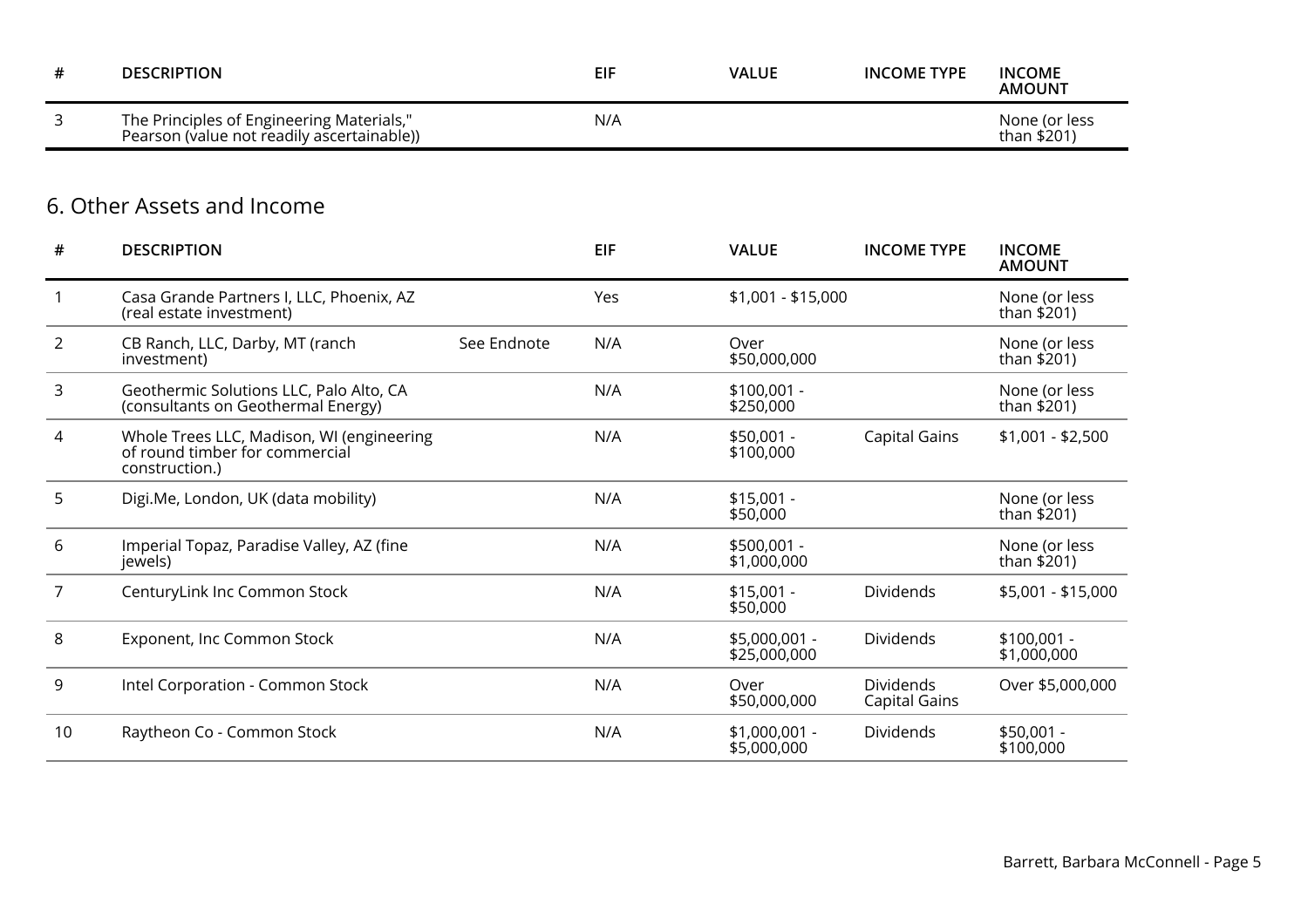| #  | <b>DESCRIPTION</b>                                     | <b>EIF</b> | <b>VALUE</b>               | <b>INCOME TYPE</b>                       |                              |
|----|--------------------------------------------------------|------------|----------------------------|------------------------------------------|------------------------------|
| 11 | U.S. Bank Account #1 (cash)                            | N/A        | $$15,001 -$<br>\$50,000    |                                          | None (or less<br>than \$201) |
| 12 | U.S. Bank Account #2 (cash)                            | N/A        | \$500,001 -<br>\$1,000,000 | Interest                                 | $$1,001 - $2,500$            |
| 13 | <b>AON PLC - Common Stock</b>                          | N/A        | $$100,001 -$<br>\$250,000  | Dividends<br><b>Capital Gains</b>        | $$2,501 - $5,000$            |
| 14 | <b>BB&amp;T Corp- Common Stock</b>                     | N/A        | $$50,001 -$<br>\$100,000   |                                          | None (or less<br>than \$201) |
| 15 | Chubb Ltd - Common Stock                               | N/A        | $$100,001 -$<br>\$250,000  | <b>Dividends</b><br><b>Capital Gains</b> | \$5,001 - \$15,000           |
| 16 | Cigna Corporation- Common Stock                        | N/A        | $$100,001 -$<br>\$250,000  | Dividends<br><b>Capital Gains</b>        | \$5,001 - \$15,000           |
| 17 | Citigroup Inc - Common Stock                           | N/A        | $$100,001 -$<br>\$250,000  | Dividends<br><b>Capital Gains</b>        | \$5,001 - \$15,000           |
| 18 | <b>Comcast Corporation - Class A Common</b><br>Stock   | N/A        | $$100,001 -$<br>\$250,000  | Dividends<br><b>Capital Gains</b>        | \$5,001 - \$15,000           |
| 19 | Danaher Corp - Common Stock                            | N/A        | $$50,001 -$<br>\$100,000   | Dividends<br><b>Capital Gains</b>        | $$15,001 -$<br>\$50,000      |
| 20 | Duke Energy Corp - Common Stock                        | N/A        | $$100,001 -$<br>\$250,000  | Dividends<br><b>Capital Gains</b>        | \$5,001 - \$15,000           |
| 21 | DXC Technology - Common Stock                          | N/A        | $$15,001 -$<br>\$50,000    | Dividends                                | $$201 - $1,000$              |
| 22 | Eaton Corp PLC - Common Stock                          | N/A        | $$100,001 -$<br>\$250,000  | Dividends<br><b>Capital Gains</b>        | \$5,001 - \$15,000           |
| 23 | <b>EOG Resources - Common Stock</b>                    | N/A        | $$15,001 -$<br>\$50,000    | Dividends<br><b>Capital Gains</b>        | $$2,501 - $5,000$            |
| 24 | Fidelity National Info Services Inc. - Common<br>Stock | N/A        | $$100,001 -$<br>\$250,000  | Dividends<br><b>Capital Gains</b>        | $$2,501 - $5,000$            |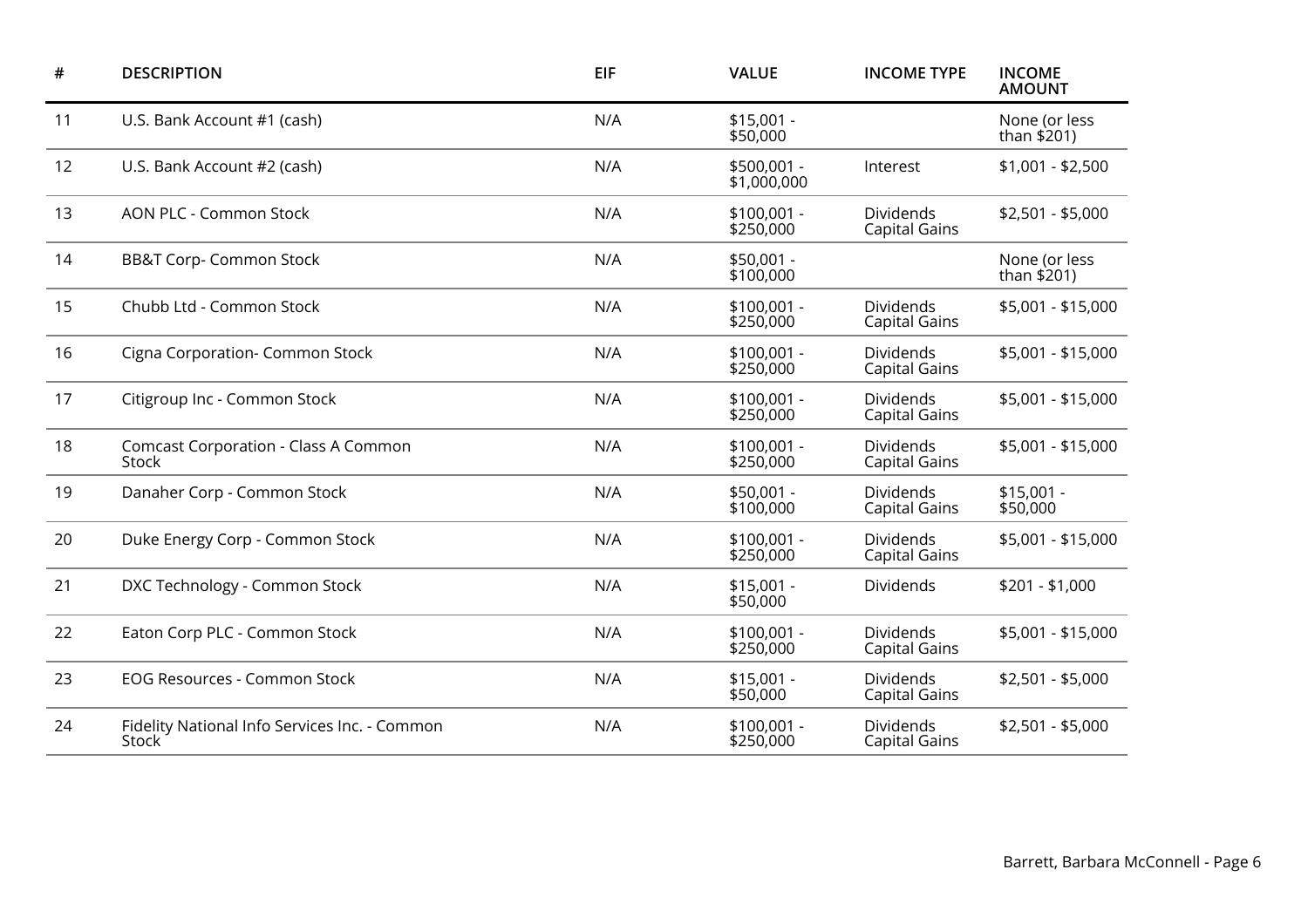| <b>DESCRIPTION</b>                      | <b>EIF</b> | <b>VALUE</b>              | <b>INCOME TYPE</b>                       | <b>INCOME</b><br><b>AMOUNT</b> |
|-----------------------------------------|------------|---------------------------|------------------------------------------|--------------------------------|
| Firstenergy Corp - Common Stock         | N/A        | $$50,001 -$<br>\$100,000  | <b>Dividends</b><br><b>Capital Gains</b> |                                |
| Fiserv, Inc. - Common Stock             | N/A        | \$100,001 -<br>\$250,000  | Dividends<br><b>Capital Gains</b>        | $$201 - $1,000$                |
| General Mills Inc. - Common Stock       | N/A        | $$15,001 -$<br>\$50,000   | Dividends                                | $$2,501 - $5,000$              |
| Goldman Sachs Group Inc. - Common Stock | N/A        | $$50,001 -$<br>\$100,000  | Dividends<br><b>Capital Gains</b>        | $$15,001 -$<br>\$50,000        |
| Illinois Tool Works Inc. - Common Stock | N/A        | $$100,001 -$<br>\$250,000 | Dividends                                | $$1,001 - $2,500$              |
| Johnson & Johnson - Common Stock        | N/A        | $$100,001 -$<br>\$250,000 | Dividends<br><b>Capital Gains</b>        | $$15,001 -$<br>\$50,000        |
| JP Morgan Chase & Co - Common Stock     | N/A        | $$100,001 -$<br>\$250,000 | Dividends<br><b>Capital Gains</b>        | $$15,001 -$<br>\$50,000        |
| Kimberly Clark - Common Stock           | N/A        | $$100,001 -$<br>\$250,000 | Dividends                                | $$2,501 - $5,000$              |
| Lear Corp - Common Stock                | N/A        | $$15,001 -$<br>\$50,000   | Dividends                                | $$201 - $1,000$                |
| Medtronic PLC - Common Stock            | N/A        | $$100,001 -$<br>\$250,000 | Dividends<br><b>Capital Gains</b>        | \$5,001 - \$15,000             |
| Nasdag OMX Group                        | N/A        | $$50,001 -$<br>\$100,000  | Dividends<br><b>Capital Gains</b>        | $$2,501 - $5,000$              |
| Nestle - Common Stock                   | N/A        | $$100,001 -$<br>\$250,000 | Dividends<br><b>Capital Gains</b>        | \$5,001 - \$15,000             |
| PepsiCo Inc - Common Stock              | N/A        | $$15,001 -$<br>\$50,000   | <b>Dividends</b>                         | $$1,001 - $2,500$              |
| Pfizer Inc. - Common Stock              | N/A        | $$100,001 -$<br>\$250,000 | Dividends<br><b>Capital Gains</b>        | \$5,001 - \$15,000             |
|                                         |            |                           |                                          |                                |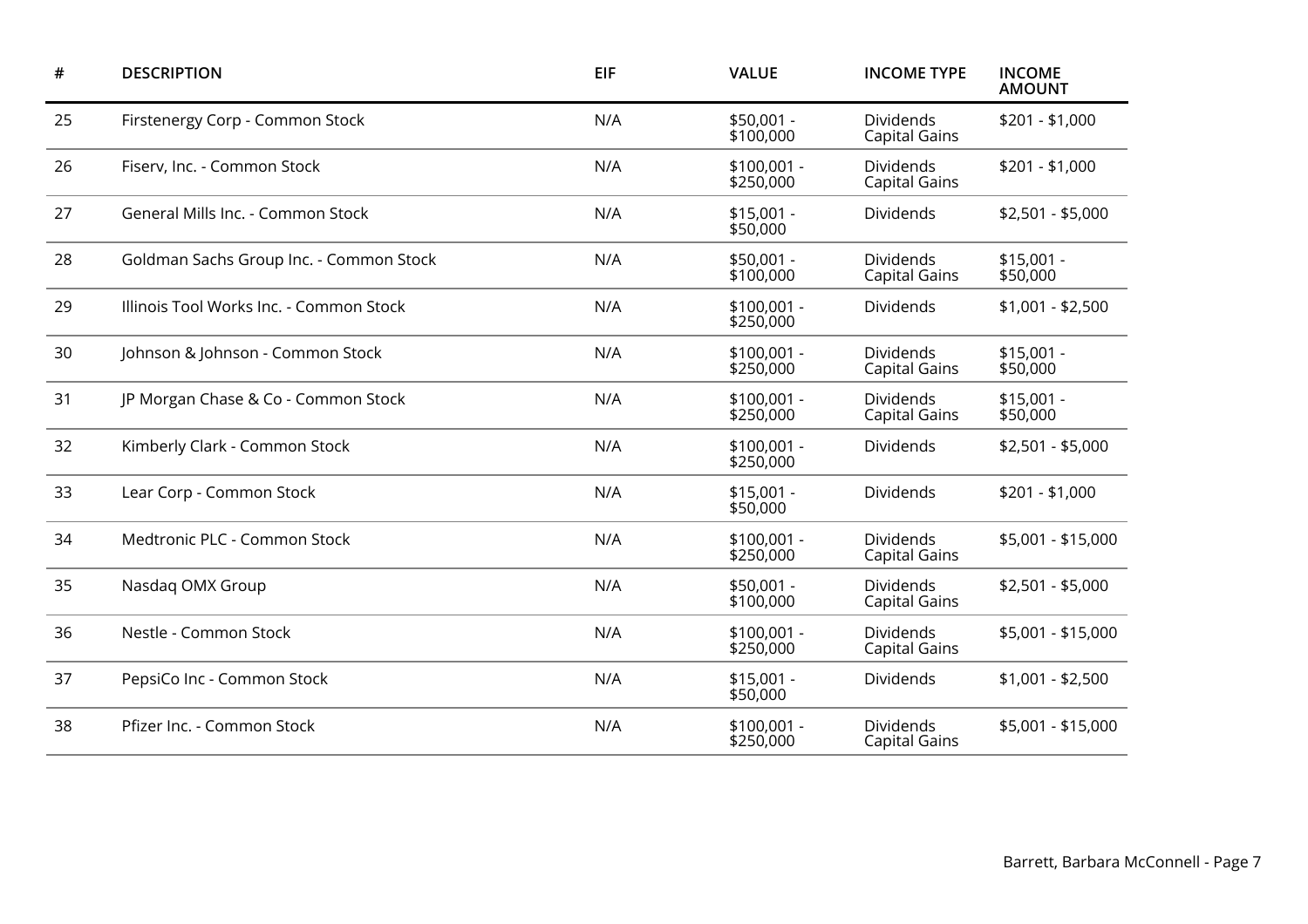| #  | <b>DESCRIPTION</b>                              | <b>EIF</b> | <b>VALUE</b>                                                          | <b>INCOME TYPE</b>                       | <b>INCOME</b><br><b>AMOUNT</b> |
|----|-------------------------------------------------|------------|-----------------------------------------------------------------------|------------------------------------------|--------------------------------|
| 39 | Philip Morris Intl Inc. - Common Stock          | N/A        | $$100,001 -$<br>Dividends<br>\$250,000                                |                                          | \$5,001 - \$15,000             |
| 40 | PNC Finl Services Group - Common Stock          | N/A        | $$50,001 -$<br>\$100,000                                              | Dividends<br><b>Capital Gains</b>        |                                |
| 41 | PPG Industries Inc. - Common Stock              | N/A        | $$100,001 -$<br>\$250,000                                             | Dividends                                | $$2,501 - $5,000$              |
| 42 | Roche Holdings Ltd - Common Stock               | N/A        | $$50,001 -$<br>\$100,000                                              | Dividends                                | $$2,501 - $5,000$              |
| 43 | Schlumberger Ltd - Common Stock                 | N/A        | $$50,001 -$<br>\$100,000                                              | Dividends                                | \$5,001 - \$15,000             |
| 44 | Stanley Black & Decker Inc. - Common Stock      | N/A        | $$50,001 -$<br>\$100,000                                              |                                          | None (or less<br>than \$201)   |
| 45 | State Street Corp - Common Stock                | N/A        | $$50,001 -$<br>\$100,000                                              | Dividends<br><b>Capital Gains</b>        |                                |
| 46 | Texas Instruments Inc. - Common Stock           | N/A        | $$100,001 -$<br>\$250,000                                             | Dividends<br><b>Capital Gains</b>        | \$5,001 - \$15,000             |
| 47 | Thermo Fisher Scientific inc. - Common<br>Stock | N/A        | $$50,001 -$<br>\$100,000                                              | <b>Dividends</b><br><b>Capital Gains</b> | $$15,001 -$<br>\$50,000        |
| 48 | Travelers Cos Inc. - Common Stock               | N/A        | $$100,001 -$<br>\$250,000                                             | <b>Dividends</b><br><b>Capital Gains</b> | \$2,501 - \$5,000              |
| 49 | Union Pacific Corp - Common Stock               | N/A        | $$100,001 -$<br>\$250,000                                             | Dividends<br><b>Capital Gains</b>        | $$15,001 -$<br>\$50,000        |
| 50 | <b>US Bancorp - Common Stock</b>                | N/A        | <b>Dividends</b><br>$$100,001 -$<br>\$250,000<br><b>Capital Gains</b> |                                          | \$5,001 - \$15,000             |
| 51 | Xcel Energy Inc. - Common Stock                 | N/A        | $$100,001 -$<br>\$250,000                                             | <b>Dividends</b><br><b>Capital Gains</b> | $$2,501 - $5,000$              |
| 52 | U.S. Bank Account #3 (cash)                     | N/A        | $$250,001 -$<br>\$500,000                                             | Interest                                 | \$5,001 - \$15,000             |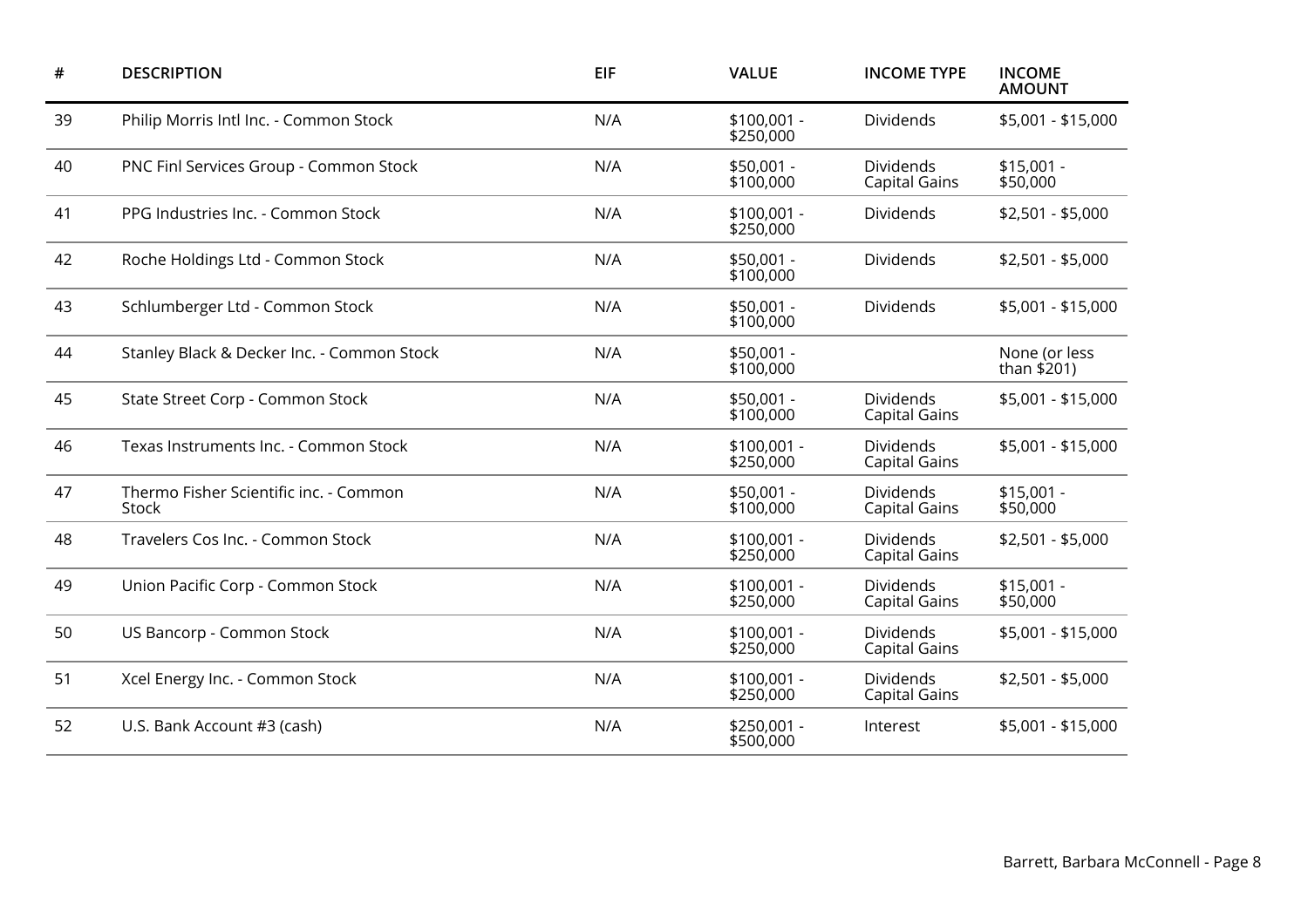| #  | <b>DESCRIPTION</b>                                 | EIF | <b>VALUE</b>              | <b>INCOME TYPE</b> | <b>INCOME</b><br><b>AMOUNT</b> |
|----|----------------------------------------------------|-----|---------------------------|--------------------|--------------------------------|
| 53 | U.S. Bank Account #4 (cash)                        | N/A | $$100,001 -$<br>\$250,000 | Interest           | $$1,001 - $2,500$              |
| 54 | China Mobil - Common Stock                         | N/A | $$50,001 -$<br>\$100,000  | Dividends          | $$2,501 - $5,000$              |
| 55 | Perkinelmer Inc. - Common Stock                    | N/A | \$1,001 - \$15,000        |                    | None (or less<br>than \$201)   |
| 56 | U.S. Bank Account #5 (cash)                        | N/A | \$1,001 - \$15,000        |                    | None (or less<br>than \$201)   |
| 57 | Franklin Utilities Advisor - MF                    | Yes | \$250,001 -<br>\$500,000  |                    | $$2,501 - $5,000$              |
| 58 | The Income Fund of America MF                      | Yes | \$250,001 -<br>\$500,000  |                    | $$1,001 - $2,500$              |
| 59 | Blackrock Multi Asset Inc Instl MF                 | Yes | $$100,001 -$<br>\$250,000 |                    | $$1,001 - $2,500$              |
| 60 | Putnam Ultra Short Duration Inc Cl Y MF            | Yes | $$50,001 -$<br>\$100,000  |                    | $$201 - $1,000$                |
| 61 | iShares US Utilities Fund ETF                      | Yes | $$15,001 -$<br>\$50,000   |                    | $$201 - $1,000$                |
| 62 | Invesco Taxable Municipal Bond ETF<br>(Symbol BAB) | Yes | $$15,001 -$<br>\$50,000   |                    | $$201 - $1,000$                |
| 63 | IShares US ETF Tr Sht Mat Bd Fd                    | Yes | $$15,001 -$<br>\$50,000   |                    | $$201 - $1,000$                |
| 64 | Pimco ETF Tr Short Trm Muni BF                     | Yes | $$15,001 -$<br>\$50,000   |                    | $$201 - $1,000$                |
| 65 | Pimco ETF Tr Enhanced Shrt Maturity                | Yes | $$15,001 -$<br>\$50,000   |                    | $$201 - $1,000$                |
| 66 | Vaneck Vectors ETF Tr AMT Free Shrt<br>Maturity    | Yes | $$15,001 -$<br>\$50,000   |                    | None (or less<br>than \$201)   |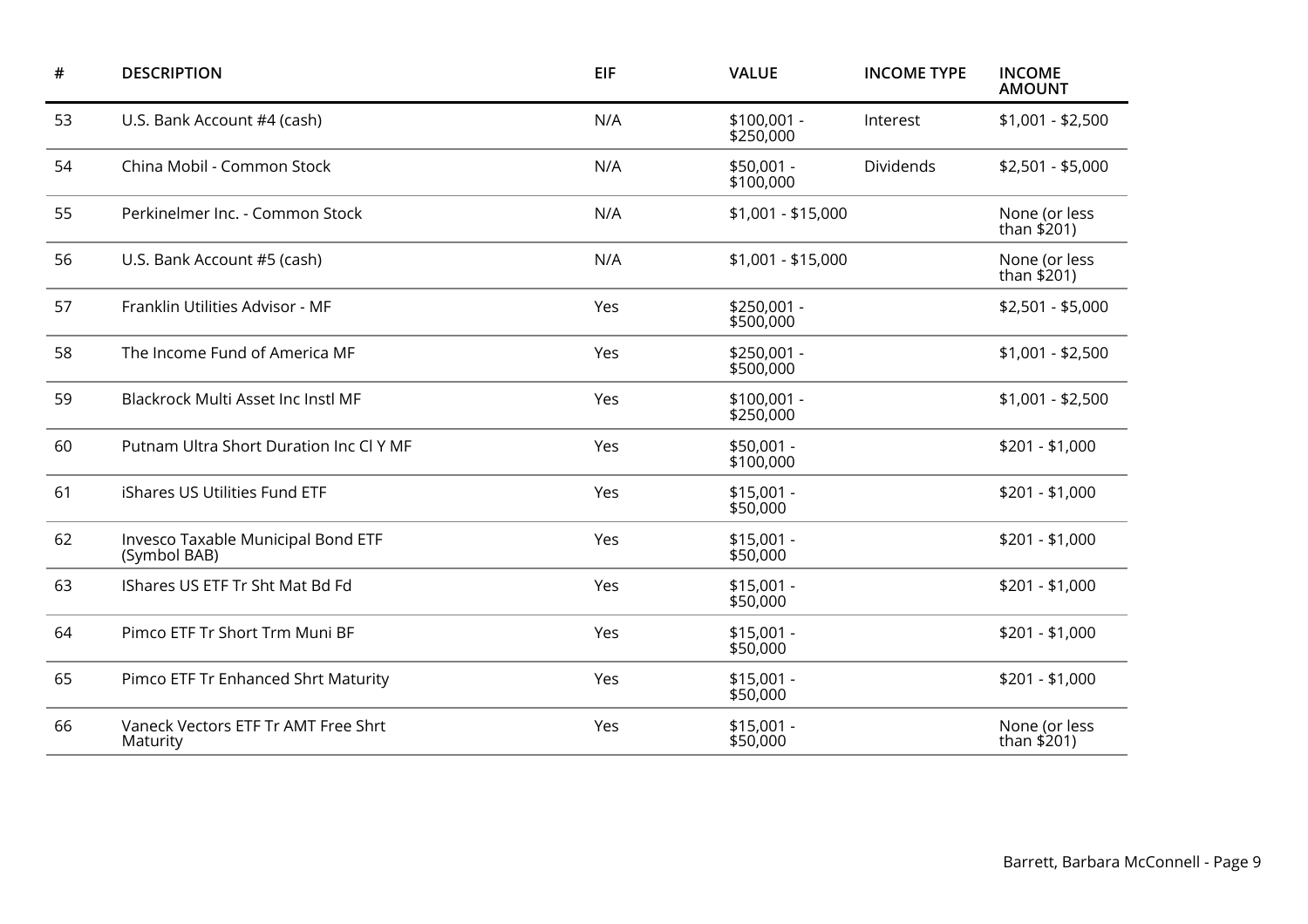| #  | <b>DESCRIPTION</b>                                                                                    | <b>EIF</b> | <b>VALUE</b>                  | <b>INCOME TYPE</b>                | <b>INCOME</b><br><b>AMOUNT</b> |
|----|-------------------------------------------------------------------------------------------------------|------------|-------------------------------|-----------------------------------|--------------------------------|
| 67 | IShares Tr Pfd & Incm Sec                                                                             | Yes        | $$15,001 -$<br>\$50,000       |                                   | $$201 - $1,000$                |
| 68 | Wells Fargo & Co - Common Stock                                                                       | N/A        | $$100,001 -$<br>\$250,000     | <b>Dividends</b><br>Capital Gains | \$5,001 - \$15,000             |
| 69 | Casa Grande Partners II, LLC, Phoenix, AZ<br>(real estate investment)                                 | Yes        | $$1,001 - $15,000$            |                                   | None (or less<br>than \$201)   |
| 70 | <b>Tallwave Commercialization Fund</b><br>Scottsdale, AZ (invests in start-up<br>companies)           | Yes        | $$1,000,001 -$<br>\$5,000,000 |                                   | \$5,001 - \$15,000             |
| 71 | Impele Holdings, LLC, Glendale, AZ (can<br>conduct search of Arizona corporations on<br>its web site) | N/A        | $$1,000,001 -$<br>\$5,000,000 |                                   | None (or less<br>than $$201)$  |
| 72 | SVG Thrive Fund, Los Gatos, CA (food tech)                                                            | Yes        | $$500,001 -$<br>\$1,000,000   |                                   | $$2,501 - $5,000$              |

### 7. Transactions

### (N/A) - Not required for this type of report

# 8. Liabilities

| # | <b>CREDITOR NAME</b>            | <b>TYPE</b>           | <b>AMOUNT</b>            | YEAR<br><b>INCURRED</b> | <b>RATE</b> | TERM      |
|---|---------------------------------|-----------------------|--------------------------|-------------------------|-------------|-----------|
|   | Tallwave Commercialization Fund | Capital<br>Commitment | \$250,001 -<br>\$500,000 | 2019                    | N/A         | on demand |
|   | SVG Thrive Fund                 | Capital<br>Commitment | \$250,001 -<br>\$500,000 | 2019                    | N/A         | On demand |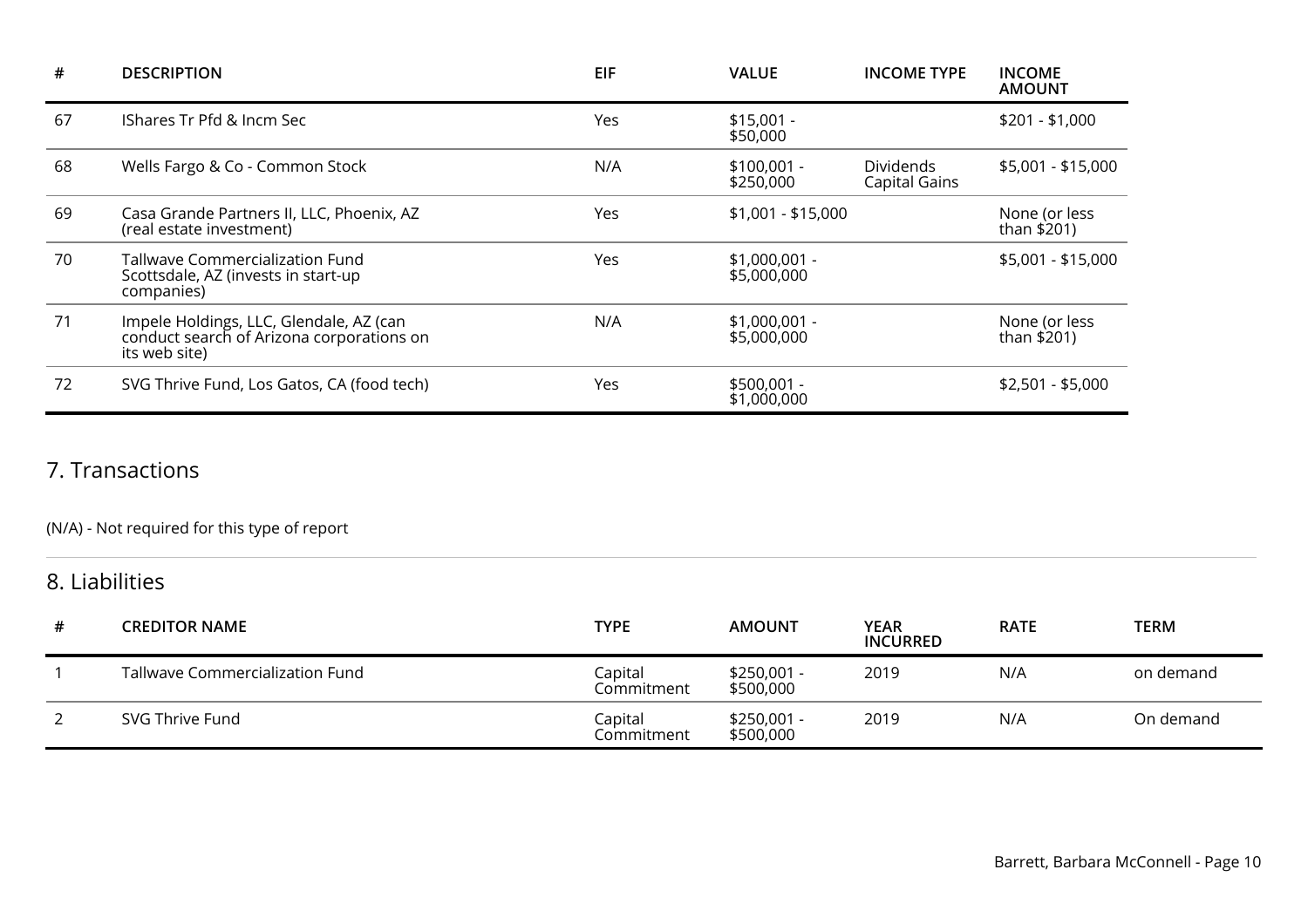### 9. Gifts and Travel Reimbursements

(N/A) - Not required for this type of report

### Endnotes

| <b>PART</b>         |    | <b>ENDNOTE</b>                                                                                                                                                               |
|---------------------|----|------------------------------------------------------------------------------------------------------------------------------------------------------------------------------|
| Filer's Information |    | Worked on the Education for Seapower Study, Department of the Navy.                                                                                                          |
|                     |    | Chairman of the Board from January 2013 to December 2018                                                                                                                     |
|                     |    | Vice President of the Board of Directors September 2017 - Present.                                                                                                           |
|                     | 10 | Barbara Barrett is the Vice Chairman of the Jet Propulsion Laboratory Governance Subcommittee.                                                                               |
|                     |    | operating cattle and bison ranch owned by the Barretts; Barretts do no work on the ranch; They hired<br>people to operate and run the ranch. They are the passive investors. |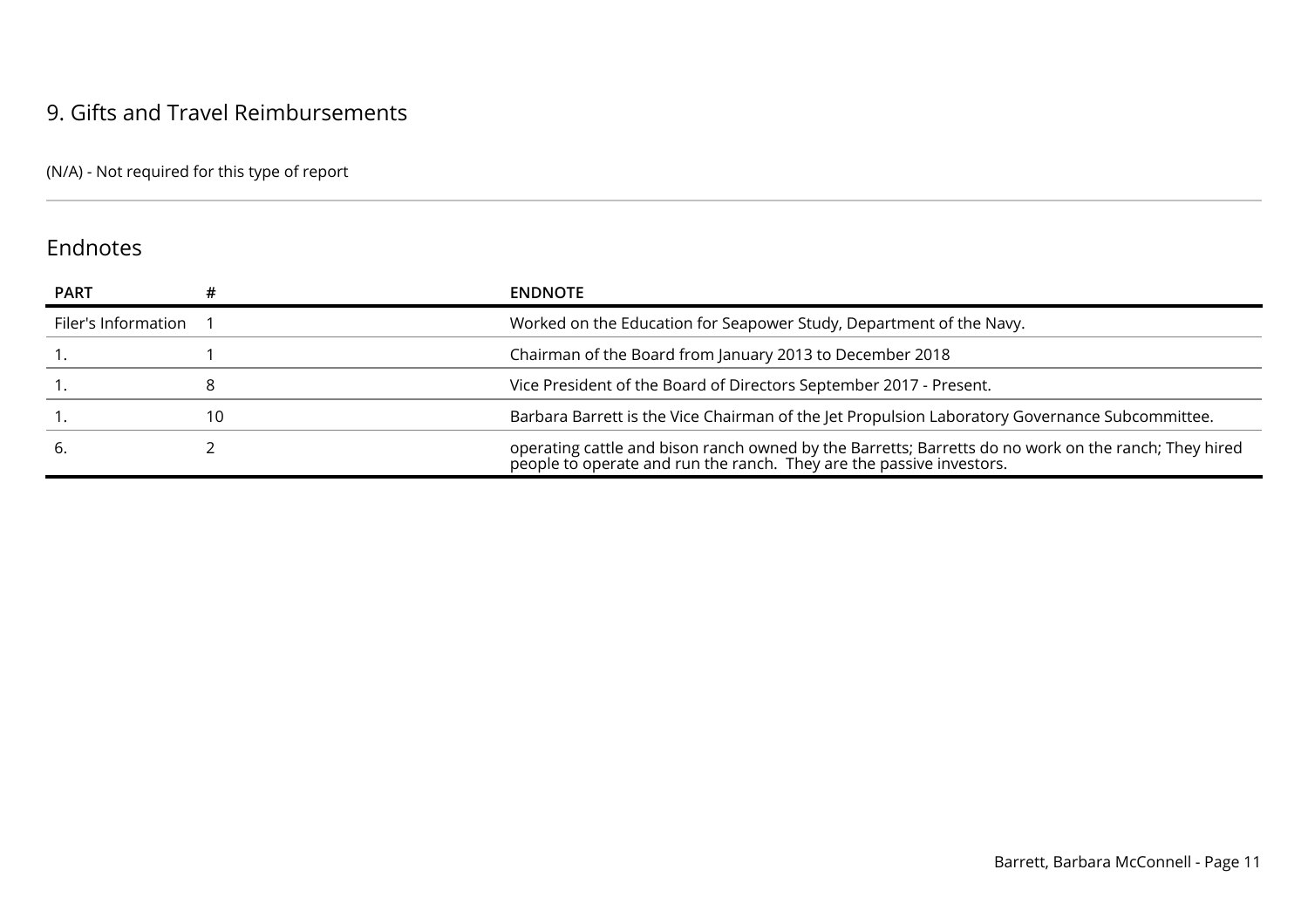### Summary of Contents

#### **1. Filer's Positions Held Outside United States Government**

Part 1 discloses positions that the filer held at any time during the reporting period (excluding positions with the United States Government). Positions are reportableeven if the filer did not receive compensation.

This section does not include the following: (1) positions with religious, social, fraternal, or political organizations; (2) positions solely of an honorary nature; (3) positionsheld as part of the filer's official duties with the United States Government; (4) mere membership in an organization; and (5) passive investment interests as a limitedpartner or non-managing member of a limited liability company.

#### **2. Filer's Employment Assets & Income and Retirement Accounts**

#### Part 2 discloses the following:

- ●Sources of earned and other non-investment income of the filer totaling more than \$200 during the reporting period (e.g., salary, fees, partnership share,honoraria, scholarships, and prizes)
- ● Assets related to the filer's business, employment, or other income-generating activities (1) that ended the reporting period with a value greater than \$1,000 or (2) from which more than \$200 in income was received during the reporting period (e.g., equity in business or partnership, stock options, retirement plans/accountsand their underlying holdings as appropriate, deferred compensation, and intellectual property, such as book deals and patents)

This section does not include assets or income from United States Government employment or assets that were acquired separately from the filer's business, employment, or other income-generating activities (e.g., assets purchased through a brokerage account). Note: The type of income is not required if the amount ofincome is \$0 - \$200 or if the asset qualifies as an excepted investment fund (EIF).

#### **3. Filer's Employment Agreements and Arrangements**

Part 3 discloses agreements or arrangements that the filer had during the reporting period with an employer or former employer (except the United StatesGovernment), such as the following:

- ●Future employment
- ●Leave of absence
- ●Continuing payments from an employer, including severance and payments not yet received for previous work (excluding ordinary salary from a current employer)
- ●Continuing participation in an employee welfare, retirement, or other benefit plan, such as pensions or a deferred compensation plan
- ● Retention or disposition of employer-awarded equity, sharing in profits or carried interests (e.g., vested and unvested stock options, restricted stock, future share ofa company's profits, etc.)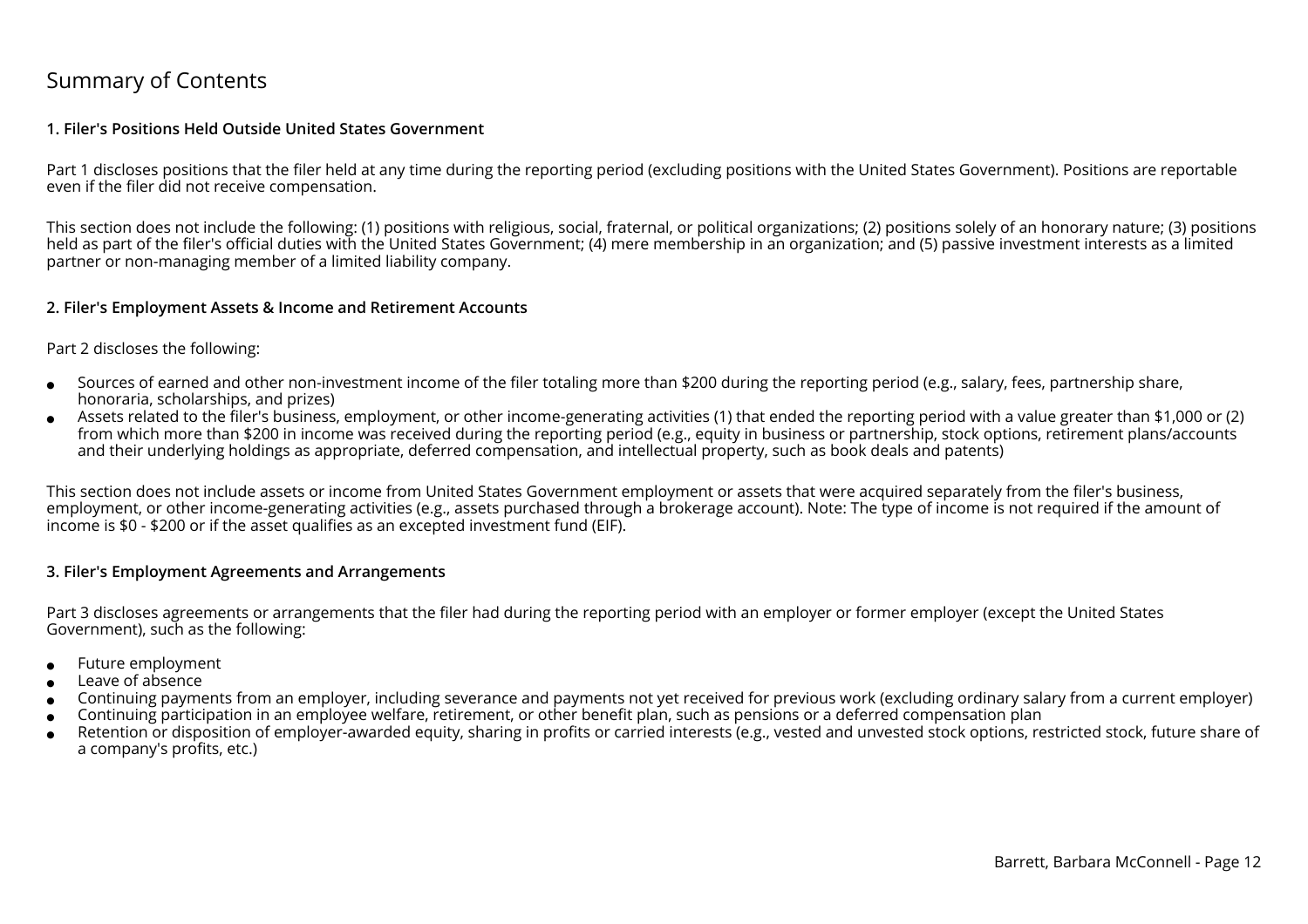#### **4. Filer's Sources of Compensation Exceeding \$5,000 in a Year**

Part 4 discloses sources (except the United States Government) that paid more than \$5,000 in a calendar year for the filer's services during any year of the reportingperiod.

The filer discloses payments both from employers and from any clients to whom the filer personally provided services. The filer discloses a source even if the source made its payment to the filer's employer and not to the filer. The filer does not disclose a client's payment to the filer's employer if the filer did not provide the servicesfor which the client is paying.

#### **5. Spouse's Employment Assets & Income and Retirement Accounts**

#### Part 5 discloses the following:

- ●Sources of earned income (excluding honoraria) for the filer's spouse totaling more than \$1,000 during the reporting period (e.g., salary, consulting fees, andpartnership share)
- ●Sources of honoraria for the filer's spouse greater than \$200 during the reporting period
- ● Assets related to the filer's spouse's employment, business activities, other income-generating activities (1) that ended the reporting period with a value greater than \$1,000 or (2) from which more than \$200 in income was received during the reporting period (e.g., equity in business or partnership, stock options, retirementplans/accounts and their underlying holdings as appropriate, deferred compensation, and intellectual property, such as book deals and patents)

This section does not include assets or income from United States Government employment or assets that were acquired separately from the filer's spouse's business,employment, or other income-generating activities (e.g., assets purchased through a brokerage account). Note: The type of income is not required if the amount ofincome is \$0 - \$200 or if the asset qualifies as an excepted investment fund (EIF). Amounts of income are not required for a spouse's earned income (excludinghonoraria).

#### **6. Other Assets and Income**

Part 6 discloses each asset, not already reported, (1) that ended the reporting period with a value greater than \$1,000 or (2) from which more than \$200 in investmentincome was received during the reporting period. For purposes of the value and income thresholds, the filer aggregates the filer's interests with those of the filer'sspouse and dependent children.

This section does not include the following types of assets: (1) a personal residence (unless it was rented out during the reporting period); (2) income or retirement benefits associated with United States Government employment (e.g., Thrift Savings Plan); and (3) cash accounts (e.g., checking, savings, money market accounts) at a single financial institution with a value of \$5,000 or less (unless more than \$200 in income was received). Additional exceptions apply. Note: The type of income is notrequired if the amount of income is \$0 - \$200 or if the asset qualifies as an excepted investment fund (EIF).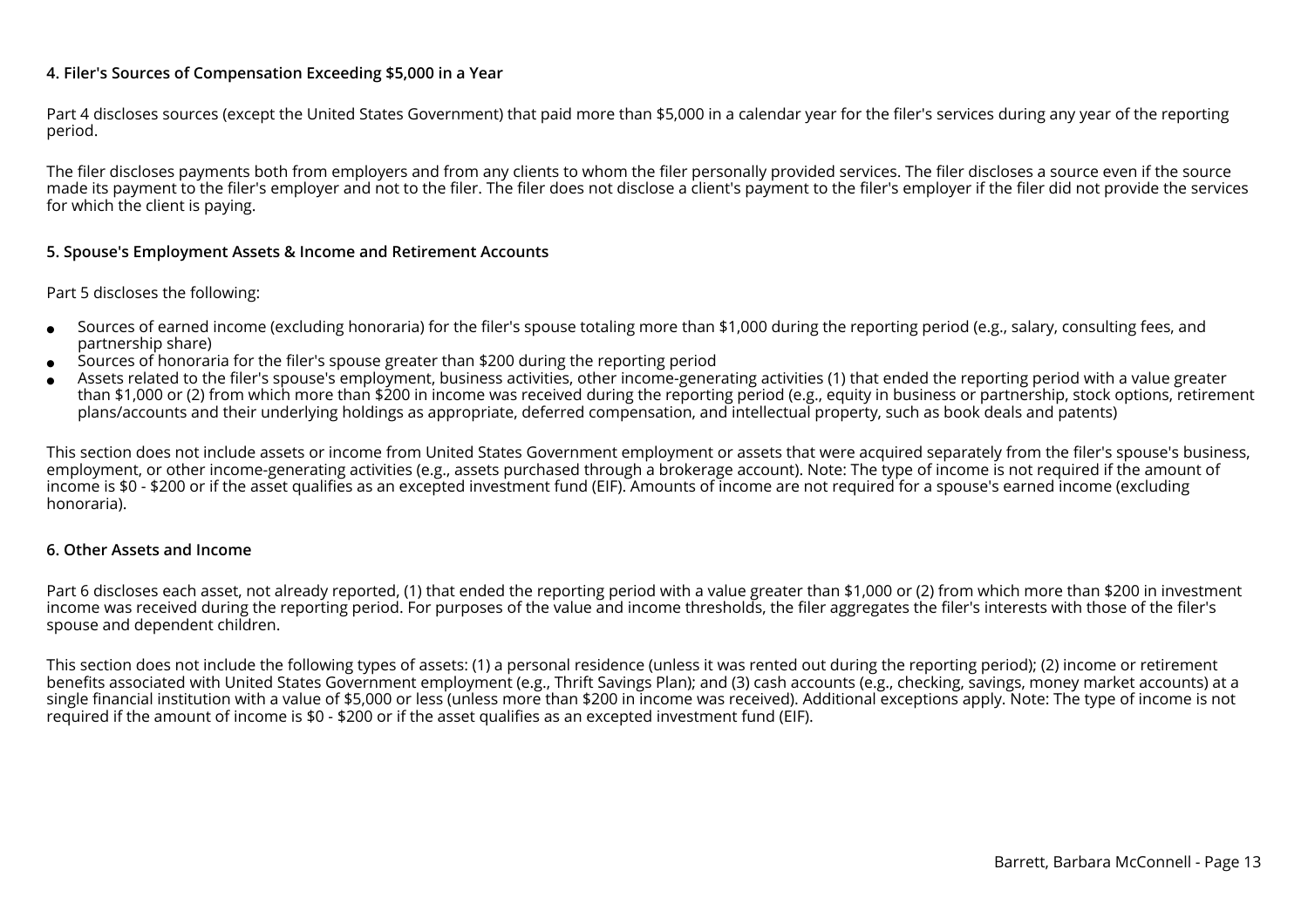#### **7. Transactions**

Part 7 discloses purchases, sales, or exchanges of real property or securities in excess of \$1,000 made on behalf of the filer, the filer's spouse or dependent child during reporting period.

This section does not include transactions that concern the following: (1) a personal residence, unless rented out; (2) cash accounts (e.g., checking, savings, CDs, moneymarket accounts) and money market mutual funds; (3) Treasury bills, bonds, and notes; and (4) holdings within a federal Thrift Savings Plan account. Additionalexceptions apply.

#### **8. Liabilities**

Part 8 discloses liabilities over \$10,000 that the filer, the filer's spouse or dependent child owed at any time during the reporting period.

This section does not include the following types of liabilities: (1) mortgages on a personal residence, unless rented out (limitations apply for PAS filers); (2) loans secured by a personal motor vehicle, household furniture, or appliances, unless the loan exceeds the item's purchase price; and (3) revolving charge accounts, such ascredit card balances, if the outstanding liability did not exceed \$10,000 at the end of the reporting period. Additional exceptions apply.

#### **9. Gifts and Travel Reimbursements**

#### This section discloses:

- ●Gifts totaling more than \$390 that the filer, the filer's spouse, and dependent children received from any one source during the reporting period.
- ●Travel reimbursements totaling more than \$390 that the filer, the filer's spouse, and dependent children received from any one source during the reporting period.

For purposes of this section, the filer need not aggregate any gift or travel reimbursement with a value of \$156 or less. Regardless of the value, this section does not include the following items: (1) anything received from relatives; (2) anything received from the United States Government or from the District of Columbia, state, or local governments; (3) bequests and other forms of inheritance; (4) gifts and travel reimbursements given to the filer's agency in connection with the filer's official travel; (5) gifts of hospitality (food, lodging, entertainment) at the donor's residence or personal premises; and (6) anything received by the filer's spouse or dependent childrentotally independent of their relationship to the filer. Additional exceptions apply.